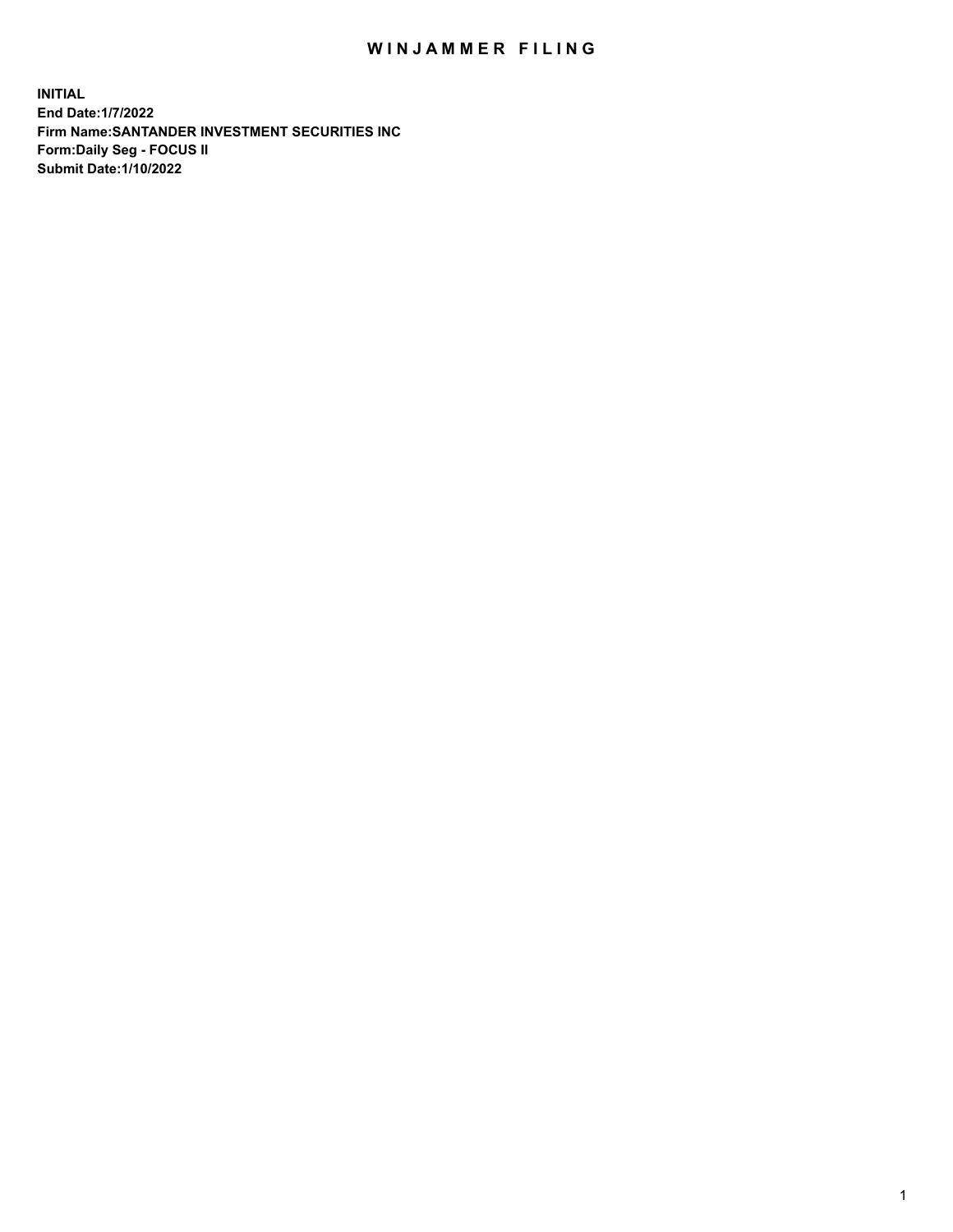**INITIAL End Date:1/7/2022 Firm Name:SANTANDER INVESTMENT SECURITIES INC Form:Daily Seg - FOCUS II Submit Date:1/10/2022 Daily Segregation - Cover Page**

| Name of Company                                                                | <b>SANTANDER INVESTMENT</b> |
|--------------------------------------------------------------------------------|-----------------------------|
|                                                                                | <b>SECURITIES INC</b>       |
| <b>Contact Name</b>                                                            | <b>Richard Ro</b>           |
|                                                                                |                             |
| <b>Contact Phone Number</b>                                                    | (212) 350-3662              |
|                                                                                |                             |
| <b>Contact Email Address</b>                                                   | richard.ro@santander.us     |
|                                                                                |                             |
| FCM's Customer Segregated Funds Residual Interest Target (choose one):         |                             |
| a. Minimum dollar amount: ; or                                                 | <u>70,000,000</u>           |
| b. Minimum percentage of customer segregated funds required:%; or              | <u>0</u>                    |
| c. Dollar amount range between: and; or                                        | 00                          |
| d. Percentage range of customer segregated funds required between:% and%.      | 0 <sub>0</sub>              |
|                                                                                |                             |
| FCM's Customer Secured Amount Funds Residual Interest Target (choose one):     |                             |
| a. Minimum dollar amount: ; or                                                 | $\frac{\Omega}{\Omega}$     |
| b. Minimum percentage of customer secured funds required:%; or                 |                             |
| c. Dollar amount range between: and; or                                        | 0 <sub>0</sub>              |
| d. Percentage range of customer secured funds required between:% and%.         | 0 <sub>0</sub>              |
|                                                                                |                             |
| FCM's Cleared Swaps Customer Collateral Residual Interest Target (choose one): |                             |
| a. Minimum dollar amount: ; or                                                 | $\frac{0}{0}$               |
| b. Minimum percentage of cleared swaps customer collateral required:%; or      |                             |
| c. Dollar amount range between: and; or                                        | 00                          |

d. Percentage range of cleared swaps customer collateral required between:% and%. **0 0**

Attach supporting documents CH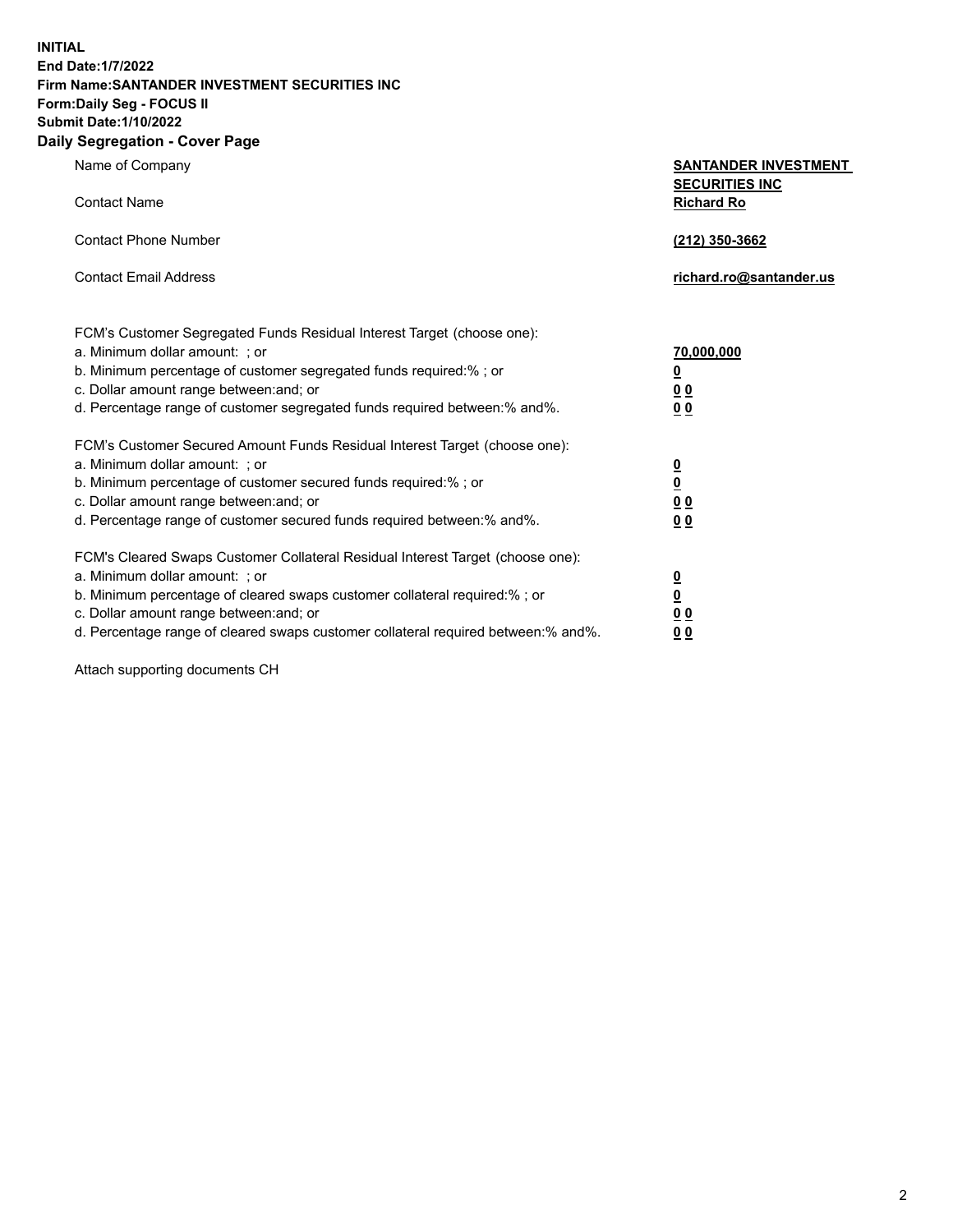## **INITIAL End Date:1/7/2022 Firm Name:SANTANDER INVESTMENT SECURITIES INC Form:Daily Seg - FOCUS II Submit Date:1/10/2022 Daily Segregation - Secured Amounts**

|     | Foreign Futures and Foreign Options Secured Amounts                                         |                   |
|-----|---------------------------------------------------------------------------------------------|-------------------|
|     | Amount required to be set aside pursuant to law, rule or regulation of a foreign            | $0$ [7305]        |
|     | government or a rule of a self-regulatory organization authorized thereunder                |                   |
| 1.  | Net ledger balance - Foreign Futures and Foreign Option Trading - All Customers             |                   |
|     | A. Cash                                                                                     | $0$ [7315]        |
|     | B. Securities (at market)                                                                   | $0$ [7317]        |
| 2.  | Net unrealized profit (loss) in open futures contracts traded on a foreign board of trade   | $0$ [7325]        |
| 3.  | Exchange traded options                                                                     |                   |
|     | a. Market value of open option contracts purchased on a foreign board of trade              | $0$ [7335]        |
|     | b. Market value of open contracts granted (sold) on a foreign board of trade                | $0$ [7337]        |
| 4.  | Net equity (deficit) (add lines 1. 2. and 3.)                                               | $0$ [7345]        |
| 5.  | Account liquidating to a deficit and account with a debit balances - gross amount           | $0$ [7351]        |
|     | Less: amount offset by customer owned securities                                            | 0 [7352] 0 [7354] |
| 6.  | Amount required to be set aside as the secured amount - Net Liquidating Equity              | $0$ [7355]        |
|     | Method (add lines 4 and 5)                                                                  |                   |
| 7.  | Greater of amount required to be set aside pursuant to foreign jurisdiction (above) or line | $0$ [7360]        |
|     | 6.                                                                                          |                   |
|     | FUNDS DEPOSITED IN SEPARATE REGULATION 30.7 ACCOUNTS                                        |                   |
| 1.  | Cash in banks                                                                               |                   |
|     | A. Banks located in the United States                                                       | $0$ [7500]        |
|     | B. Other banks qualified under Regulation 30.7                                              | 0 [7520] 0 [7530] |
| 2.  | <b>Securities</b>                                                                           |                   |
|     | A. In safekeeping with banks located in the United States                                   | $0$ [7540]        |
|     | B. In safekeeping with other banks qualified under Regulation 30.7                          | 0 [7560] 0 [7570] |
| 3.  | Equities with registered futures commission merchants                                       |                   |
|     | A. Cash                                                                                     | $0$ [7580]        |
|     | <b>B.</b> Securities                                                                        | $0$ [7590]        |
|     | C. Unrealized gain (loss) on open futures contracts                                         | $0$ [7600]        |
|     | D. Value of long option contracts                                                           | $0$ [7610]        |
|     | E. Value of short option contracts                                                          | 0 [7615] 0 [7620] |
| 4.  | Amounts held by clearing organizations of foreign boards of trade                           |                   |
|     | A. Cash                                                                                     | $0$ [7640]        |
|     | <b>B.</b> Securities                                                                        | $0$ [7650]        |
|     | C. Amount due to (from) clearing organization - daily variation                             | $0$ [7660]        |
|     | D. Value of long option contracts                                                           | $0$ [7670]        |
|     | E. Value of short option contracts                                                          | 0 [7675] 0 [7680] |
| 5.  | Amounts held by members of foreign boards of trade                                          |                   |
|     | A. Cash                                                                                     | $0$ [7700]        |
|     | <b>B.</b> Securities                                                                        | $0$ [7710]        |
|     | C. Unrealized gain (loss) on open futures contracts                                         | $0$ [7720]        |
|     | D. Value of long option contracts                                                           | $0$ [7730]        |
|     | E. Value of short option contracts                                                          | 0 [7735] 0 [7740] |
| 6.  | Amounts with other depositories designated by a foreign board of trade                      | $0$ [7760]        |
| 7.  | Segregated funds on hand                                                                    | $0$ [7765]        |
| 8.  | Total funds in separate section 30.7 accounts                                               | $0$ [7770]        |
| 9.  | Excess (deficiency) Set Aside for Secured Amount (subtract line 7 Secured Statement         | $0$ [7380]        |
|     | Page 1 from Line 8)                                                                         |                   |
| 10. | Management Target Amount for Excess funds in separate section 30.7 accounts                 | $0$ [7780]        |
| 11. | Excess (deficiency) funds in separate 30.7 accounts over (under) Management Target          | $0$ [7785]        |
|     |                                                                                             |                   |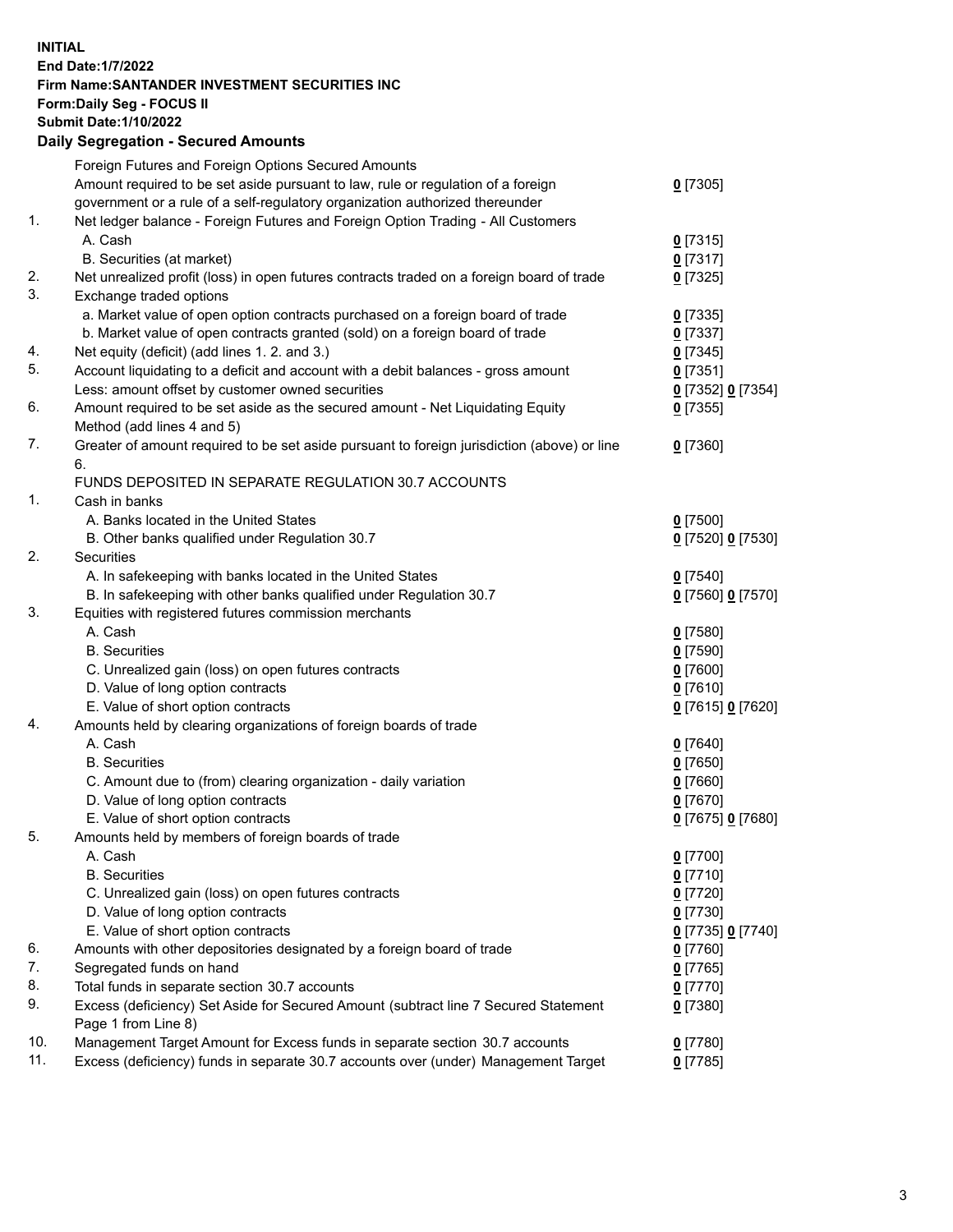| <b>INITIAL</b> |                                                                                                                                                               |                      |
|----------------|---------------------------------------------------------------------------------------------------------------------------------------------------------------|----------------------|
|                | <b>End Date:1/7/2022</b>                                                                                                                                      |                      |
|                | Firm Name: SANTANDER INVESTMENT SECURITIES INC                                                                                                                |                      |
|                | Form: Daily Seg - FOCUS II                                                                                                                                    |                      |
|                | <b>Submit Date: 1/10/2022</b>                                                                                                                                 |                      |
|                | Daily Segregation - Segregation Statement                                                                                                                     |                      |
|                | SEGREGATION REQUIREMENTS(Section 4d(2) of the CEAct)                                                                                                          |                      |
| 1.             | Net ledger balance                                                                                                                                            |                      |
|                | A. Cash                                                                                                                                                       | 1,915,096,682 [7010] |
|                | B. Securities (at market)                                                                                                                                     | $0$ [7020]           |
| 2.             | Net unrealized profit (loss) in open futures contracts traded on a contract market                                                                            | 237,553,559 [7030]   |
| 3.             | Exchange traded options                                                                                                                                       |                      |
|                | A. Add market value of open option contracts purchased on a contract market                                                                                   | 91,127,306 [7032]    |
|                | B. Deduct market value of open option contracts granted (sold) on a contract market                                                                           | -38,428,884 [7033]   |
| 4.             | Net equity (deficit) (add lines 1, 2 and 3)                                                                                                                   | 2,205,348,663 [7040] |
| 5.             | Accounts liquidating to a deficit and accounts with                                                                                                           |                      |
|                | debit balances - gross amount                                                                                                                                 | $0$ [7045]           |
|                | Less: amount offset by customer securities                                                                                                                    | 0 [7047] 0 [7050]    |
| 6.             | Amount required to be segregated (add lines 4 and 5)                                                                                                          | 2,205,348,663 [7060] |
|                | FUNDS IN SEGREGATED ACCOUNTS                                                                                                                                  |                      |
| 7.             | Deposited in segregated funds bank accounts                                                                                                                   |                      |
|                | A. Cash                                                                                                                                                       | 220,925,678 [7070]   |
|                | B. Securities representing investments of customers' funds (at market)                                                                                        | $0$ [7080]           |
|                | C. Securities held for particular customers or option customers in lieu of cash (at                                                                           | $0$ [7090]           |
| 8.             | market)                                                                                                                                                       |                      |
|                | Margins on deposit with derivatives clearing organizations of contract markets                                                                                |                      |
|                | A. Cash                                                                                                                                                       | 2,022,638,432 [7100] |
|                | B. Securities representing investments of customers' funds (at market)<br>C. Securities held for particular customers or option customers in lieu of cash (at | $0$ [7110]           |
|                | market)                                                                                                                                                       | $0$ [7120]           |
| 9.             | Net settlement from (to) derivatives clearing organizations of contract markets                                                                               | -18,557,508 [7130]   |
| 10.            | Exchange traded options                                                                                                                                       |                      |
|                | A. Value of open long option contracts                                                                                                                        | 91,127,306 [7132]    |
|                | B. Value of open short option contracts                                                                                                                       | -38,428,884 [7133]   |
| 11.            | Net equities with other FCMs                                                                                                                                  |                      |
|                | A. Net liquidating equity                                                                                                                                     | $0$ [7140]           |
|                | B. Securities representing investments of customers' funds (at market)                                                                                        | $0$ [7160]           |
|                | C. Securities held for particular customers or option customers in lieu of cash (at                                                                           | $0$ [7170]           |
|                | market)                                                                                                                                                       |                      |
| 12.            | Segregated funds on hand                                                                                                                                      | $0$ [7150]           |
| 13.            | Total amount in segregation (add lines 7 through 12)                                                                                                          | 2,277,705,024 [7180] |
| 14.            | Excess (deficiency) funds in segregation (subtract line 6 from line 13)                                                                                       | 72,356,361 [7190]    |
| 15.            | Management Target Amount for Excess funds in segregation                                                                                                      | 70,000,000 [7194]    |
| 16.            | Excess (deficiency) funds in segregation over (under) Management Target Amount                                                                                | 2,356,361 [7198]     |
|                | <b>Excess</b>                                                                                                                                                 |                      |